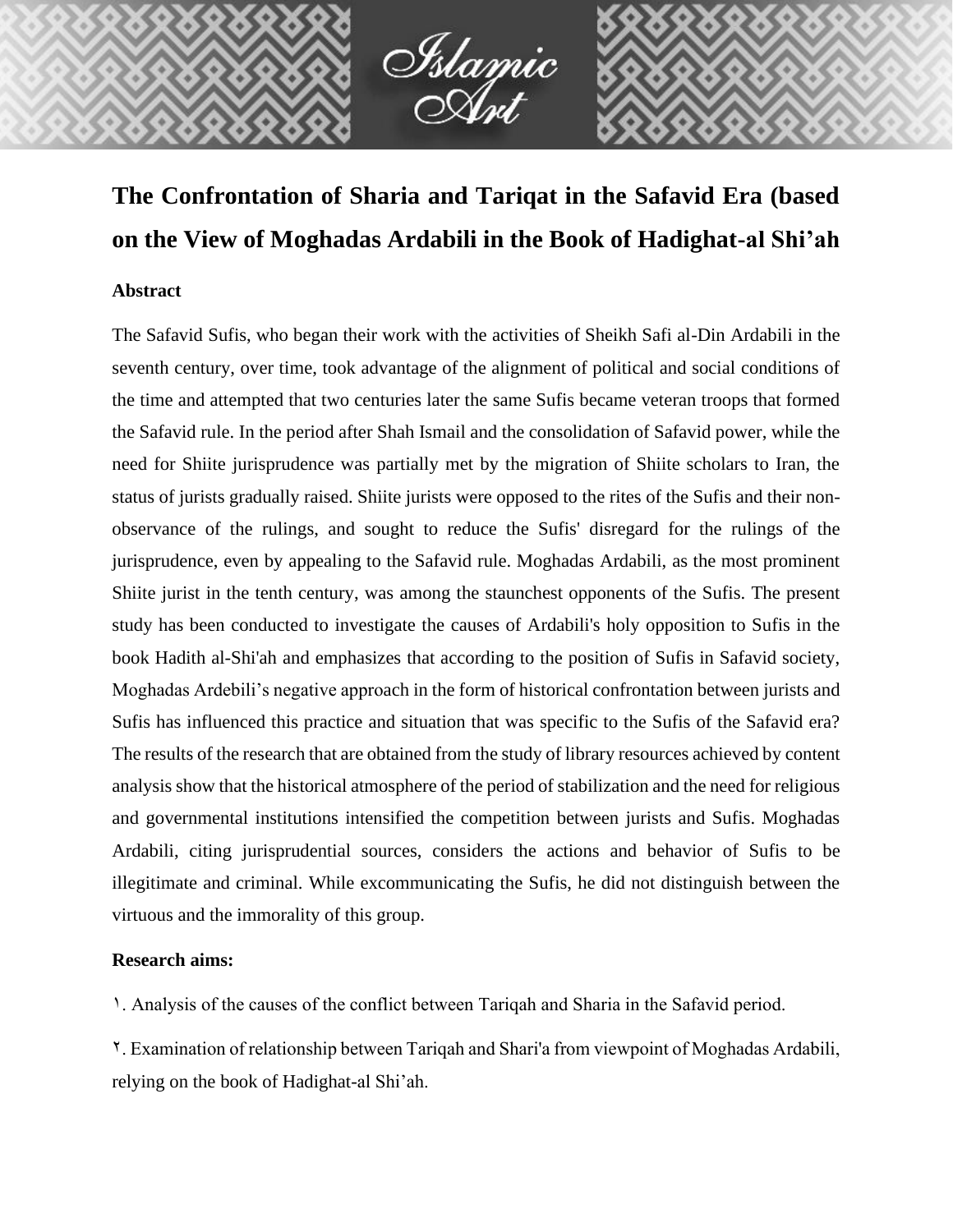#### **Research questions:**

1. What were the reasons for the confrontation between Tarighat and Sharia in the Safavid period?

2. What is the opinion of Moghadas Ardebili on Shari'a and Tariqah according to his book Hadighat-al Shi'ah?

Keywords: Shiite jurisprudence, Moghadas Ardebili, Sufism, Hadighat-al Shi'ah, Safavid.

#### **Introduction**

Sufism, meaning secularism and love for people, found its place in Islamic civilization from the second century AH. onwards. The early Sufis were pious ascetics; however, over time, in the next several centuries, Sufis who combine asceticism and piety with love of God, and sometimes as a mystery and a need of love emerged as they progress to the stage of Sufi intoxication and become conscious. Since the Mongol invasion, groups of Sufis have turned their attention to social issues in addition to their ascetic and romantic lives. The arrangements for the line-up of these Sufis were made in earnest from the late ninth century. It is from this time that "Sufi" finds a different meaning than in the past. Safavid Sufis in the form of Ghezelbash were distinguished from most Sufis before them. Ghezelbashan committed suicide at the beginning of Safavid rule; But after the Battle of Chaldoran, with the defeat of the divine awesomeness and religious prestige of Shah Ismail, the bond between him and his followers faded. With the weakening of the Ghezelbashan's belief in the great Sufi, a new chapter in their relationship with the government began. On the other hand, the mourning and despairing king, his arrogance and grandeur turned into fear and mourning, so much so that most of the time he was drunk and busy with hunting. However, until the end of the Safavids, the Ghezelbas still considered themselves obedient to the perfect master and Safavid king; nonetheless, the competitions of the Ghezelbash tribes for the hand of the kings began and continued in earnest.

After the defeat of Chaldoran, Shah Ismail made the establishment of the government his priority. This policy continued during the reign of Tahmasb I ( $9.42-9.7$  AH). Undoubtedly, the Safavids played an important role in the spread of Shiism in Iran. With the end of the wars and during the period of consolidation, the need arose for intellectual homogeneity through the guidance and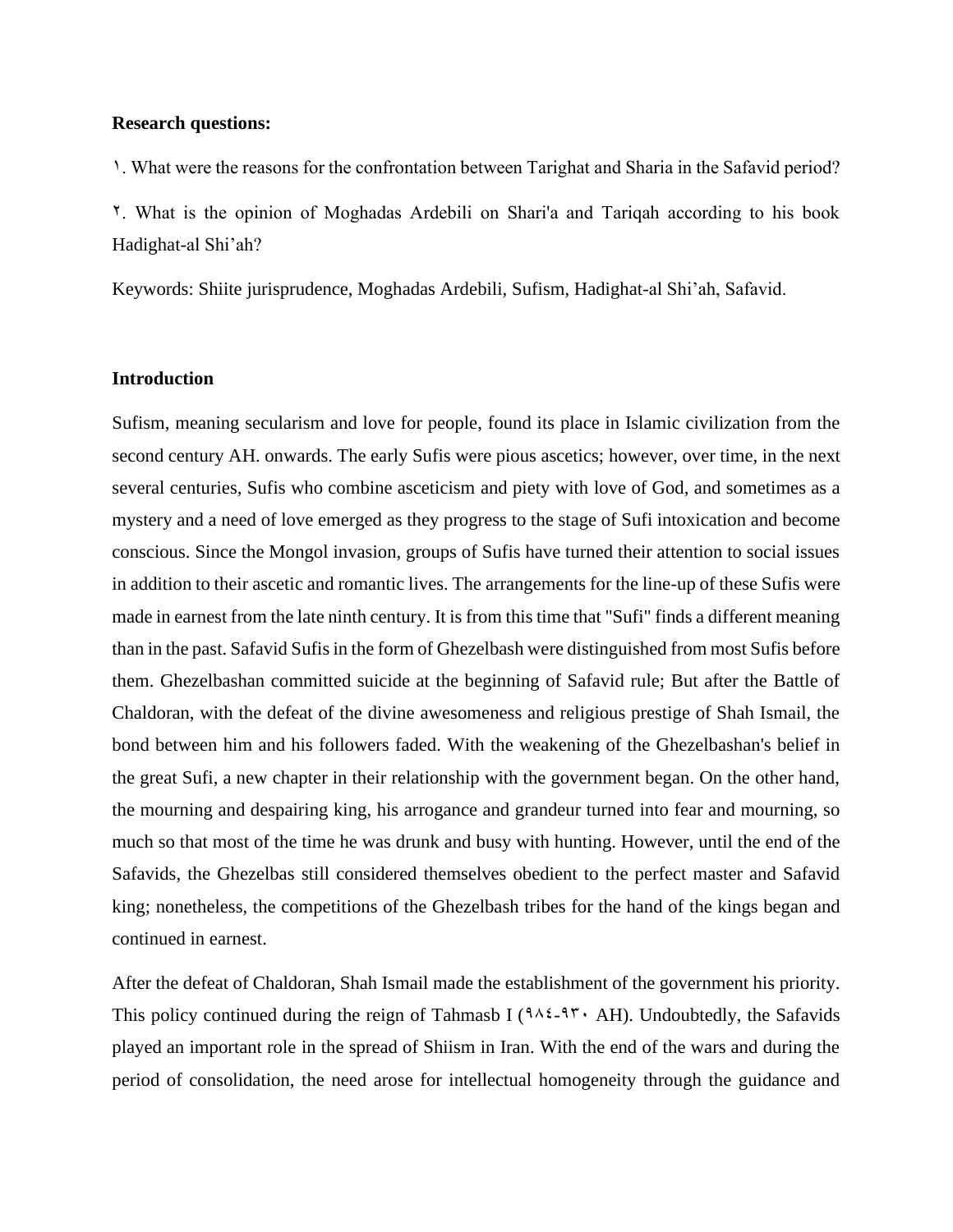dissemination of Shiite culture. The need for various judicial, civil, and educational institutions in harmony with the official religion became a priority and the Safavids invited a group of Shiite jurists from Iraq and Lebanon to Iran to compensate for the lack of Shiite scholars inside Iran. From this time on, Shiite jurists found an important position in the Safavid system of government, which was not easy for the Ghezelbash Sufis. It was here that the competition between the people of the pen and the people of the sword commenced. The jurists were also dissatisfied with the nonobservance of the rules by the Sufis of the Tariqah, insisting on the implementation of the Shari'a laws; Therefore, they informed the people about this issue and sometimes they used the government to help restrict the followers of the path. Moghadas Ardabili (d.  $997$  AH) is one of the well-known jurists of the Safavid period who, although he left Ardabil and spent his education in cities in Iran, later settled in Najaf and gained a special reputation there. Moghadas Ardabili is considered as the initiator and reference of the controversy between jurists and Sufis in the book Hadiqah al-Shi'ah, as he devotes a chapter to the followers of Sufism. The importance of the differences between Sufis and jurists in the history of Shiism is not hidden from anyone, and the present time is not free from these differences. The beginning of these differences and finding the cause of the alterations between the two groups, can be a way for decision makers in politics and government at this time.

No independent research has been done on the causes of the differences and the role of political time on them; but then again some research has been done on the margins of this issue. Jafarian  $(199)$  in an article entitled "Confrontation of jurists and Sufis in the Safavid era", has presented a report on the opposition of Sufis and their writings in rejection of Sufism. In this article, he only tells the story of the differences and does not mention political reasons and the role of historical circumstances. Jafarian later published the content of this article with a detailed description in a book entitled Politics and Culture of the Safavid Era, in which the present subject was not attacked. Aghajari  $(1, 1)$  in the book Introduction to the relationship between religion and government in Safavid Iran, narrates the political and cultural events of the reign of each of the Safavid kings and also expresses the story of the variances between jurists and Sufis in general. Sefatgol  $(7 \cdot \cdot 7)$  in his book "The Structure of Religious Institution and Thought in Safavid Iran" has dealt with the institutionalization of the religious system in this period; then again. he did not mention the conflicts between the Olema, especially Moghadas Ardebili and the Sufis.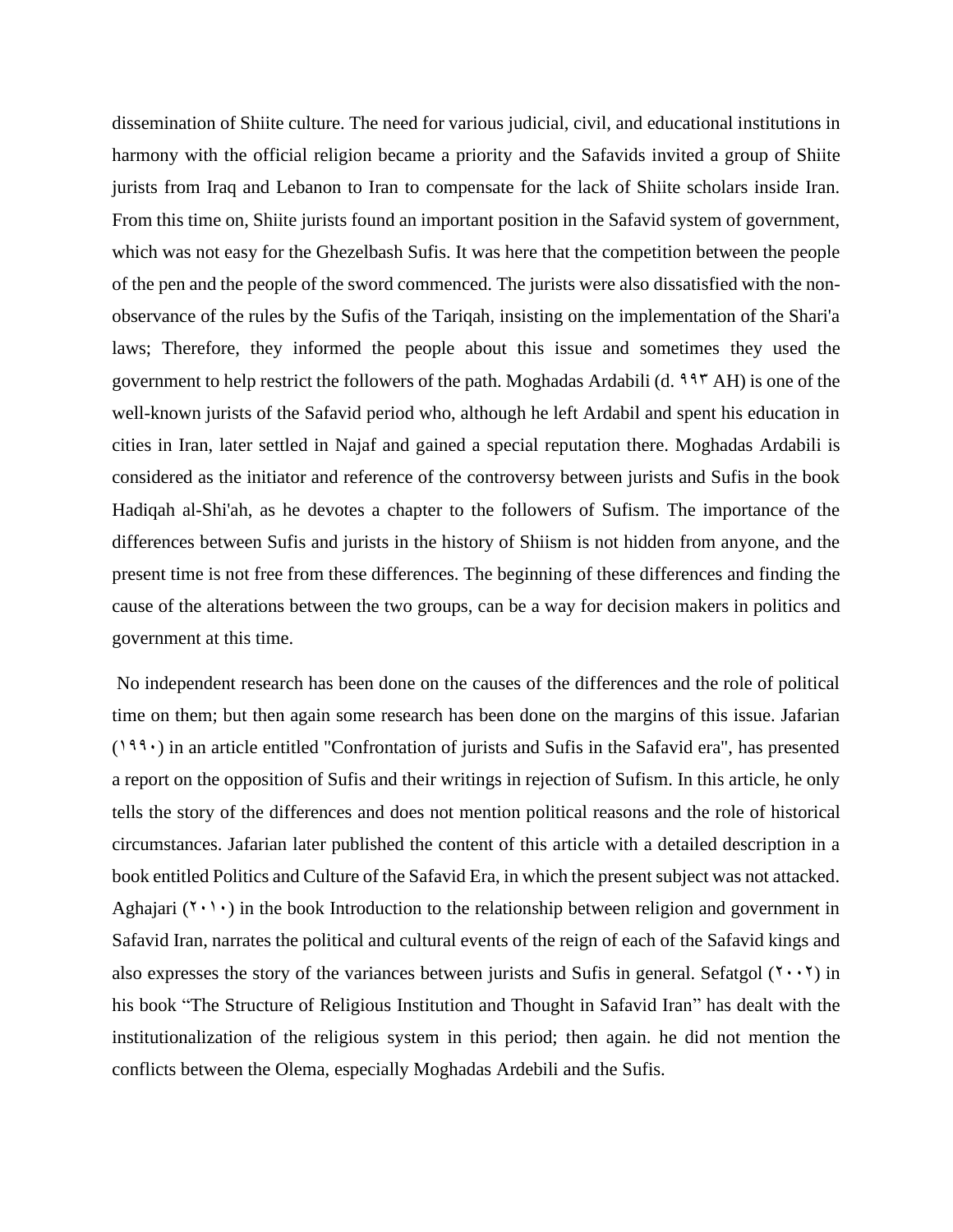#### **Conclusion**

The Safavid period is a turning point in the history of Iran during the Islamic era. This government was established by the Safavid Sufis. The Sufi sect gradually moved over time from a purely ascetic form to a combination of asceticism and love. Later, during the Mongol period, it was influenced by the historical atmosphere after the fall of the Caliphate, and while diversifying in various ways, it also attracted the attention of the Shiites, and at the same time developed its social functions in the form of charitable activities. Although this historical space was an opportunity for asceticism and Sufism, the followers of Sheikh Safi al-Din, who after a few generations in the turbulent Mongol period and afterwards were able to emerge as a strong rival for the Turkmen, formed a national power in  $9.7$  AH with the departure of Shah Ismail Safavid. They said that its core was in the hands of the Ghezelbashis. With the occupation of Iran and the need for governmental and religious institutions, the rivalry between the Sufis began and the Shah gave his position of deputy to someone outside the Ghezelbash tribes. With the defeat of Chaldoran, not only the greatness of the Shah collapsed; On the contrary, the wall of distrust of the Ghezelbas rose higher, and their rivalry and interference increased the need to establish governmental and religious institutions. In a situation where the presence of religious scholars in the government apparatus and their insistence on the Shari'a was unpleasant for the followers of the sect, they even saw the scholars as their rivals, the efforts of the scholars to prove their views during and after this period are remarkable. Moghadas Ardabili was one of the Shiite scholars who did not enter the Safavid system of government; however, by authoring a book called "Hadiqah al-Shi'ah", in which in a chapter mentions the followers of Sufism, he became the center of attention of the Sufi opposition and he was mentioned as the flag bearer of this movement in the first half of the Safavid period. Moqaddas Ardabili, using the existing opportunity and historical atmosphere that was valued by the jurists against the Sufis, considered the Sufis to be non-Shiite and completely cursed. He considered all the denials attributed to some sects or committed by Sufi traitors as his own document and rejected them with jurisprudential and historical reasoning. This view is not only in the Safavid era; rather, it became the basis for opposition to the Sufis in later periods. It seems that the turbulent situation after Tahmaseb I and Ardabili's holy concern about the shaking of Shiite foundations in his intention to write this book has not been ineffective.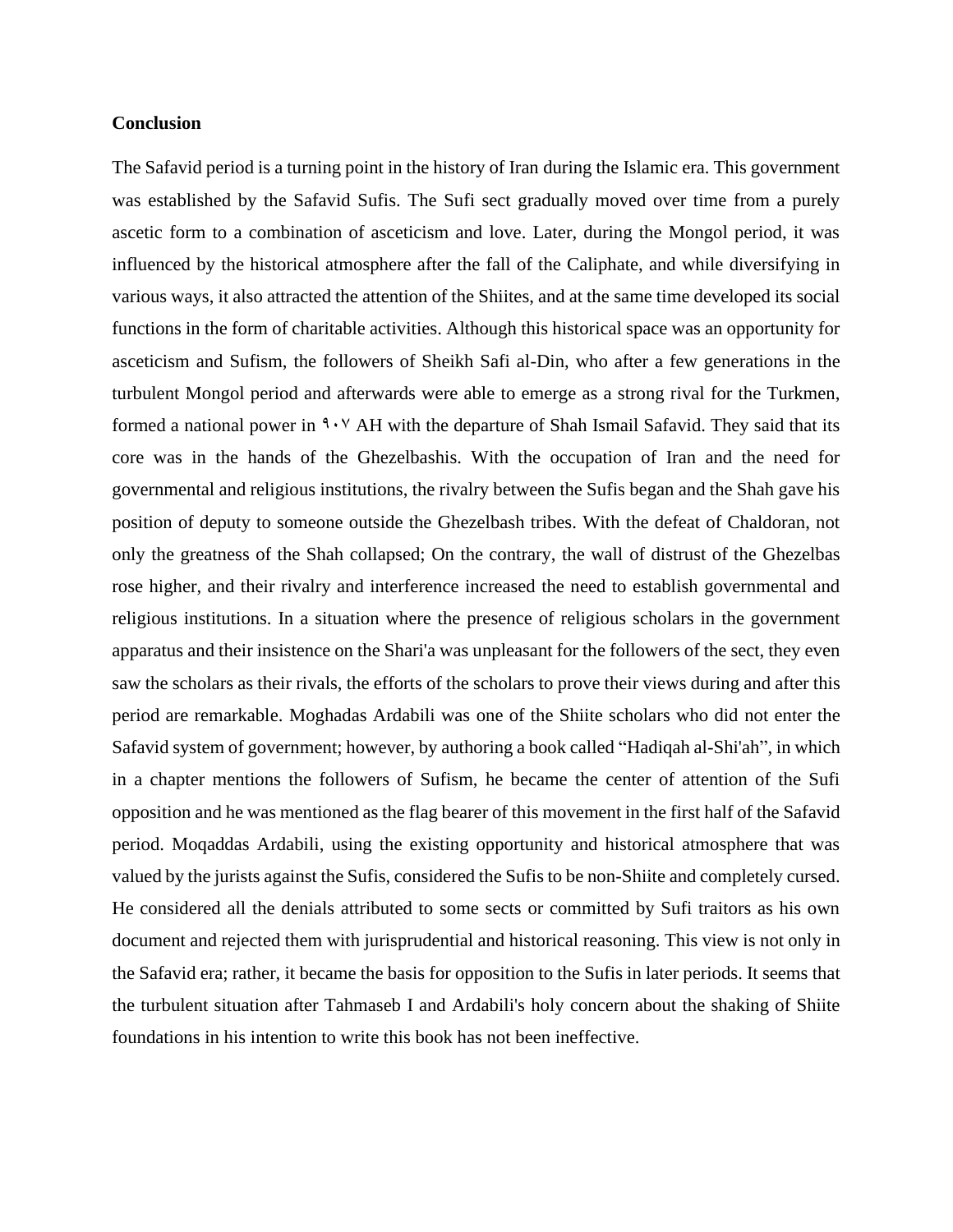# **References**

Abolmali Ahmad ibn Mohammad (1991). Preparations, edited by Afif Asiran, Tehran: Manouchehri. [In Persian]

Afnadi, Esgahani. ( $12 \cdot 1$  AH.). Riyadh al-Ulma wa al-Hayad al-Fadla, research by Sayyid Ahmad al-Husseini, Volume I, Qom: Ayatollah al-Marashi School.

Aghili, Seyed Ahmad  $(2.11)$ . "Historical analysis of the performance of Ghezelbas before and after the formation of the Safavid state", Journal of Historical Research of Iran and Islam, No. 14, pp.  $150-177$ . [In Persian]

Attar, Sheikh Farid al-Din. (1994). Tazkerat al-Awliya, edited by Mohammad Estelami, Tehran: Zavar Publications. [In Persian]

Aghajari, Seyed Hashem  $(1 \cdot 1)$ . An Introduction to the Relationship between Religion and Government in Safavid Iran, Tehran: A New Plan. [In Persian]

Daneshpajooh, Mohammad Taqi (1981). "A Curtain of the Life of Shah Safavid Safavid", Journal of the Faculty of Literature and Humanities, Ferdowsi University of Mashhad, No.  $\frac{8}{3}$ , pp. 997-915. [In Persian]

Ghani, Qasim  $(2\cdot \cdot \cdot)$ . History of Sufism in Islam, Tehran: Zavar Publications. [In Persian]

Goharin, Seyed Sadegh (Y ·· ). Description of Sufism terms, ten volumes, Tehran: Zavar. [In Persian]

Hassanzadeh Maraghei, Sadegh. (1997). "Study of the Shiite Hadith", published in Ayneh Pajuhesh, No.  $49$ , pp.  $19 - 27$ . [In Persian]

Hedayat, Reza Ghali Khan.  $(197)$ . History of Rawdat al-Safa Nasiri, Volume  $\lambda$ , Oom: Wisdom. [In Persian]

Hosseini Khatunabadi, Seyed Abdul Hussein. (Beta). The events of the ages and the public, edited by Mohammad Baqir Behboodi, Tehran: Islamic. [In Persian]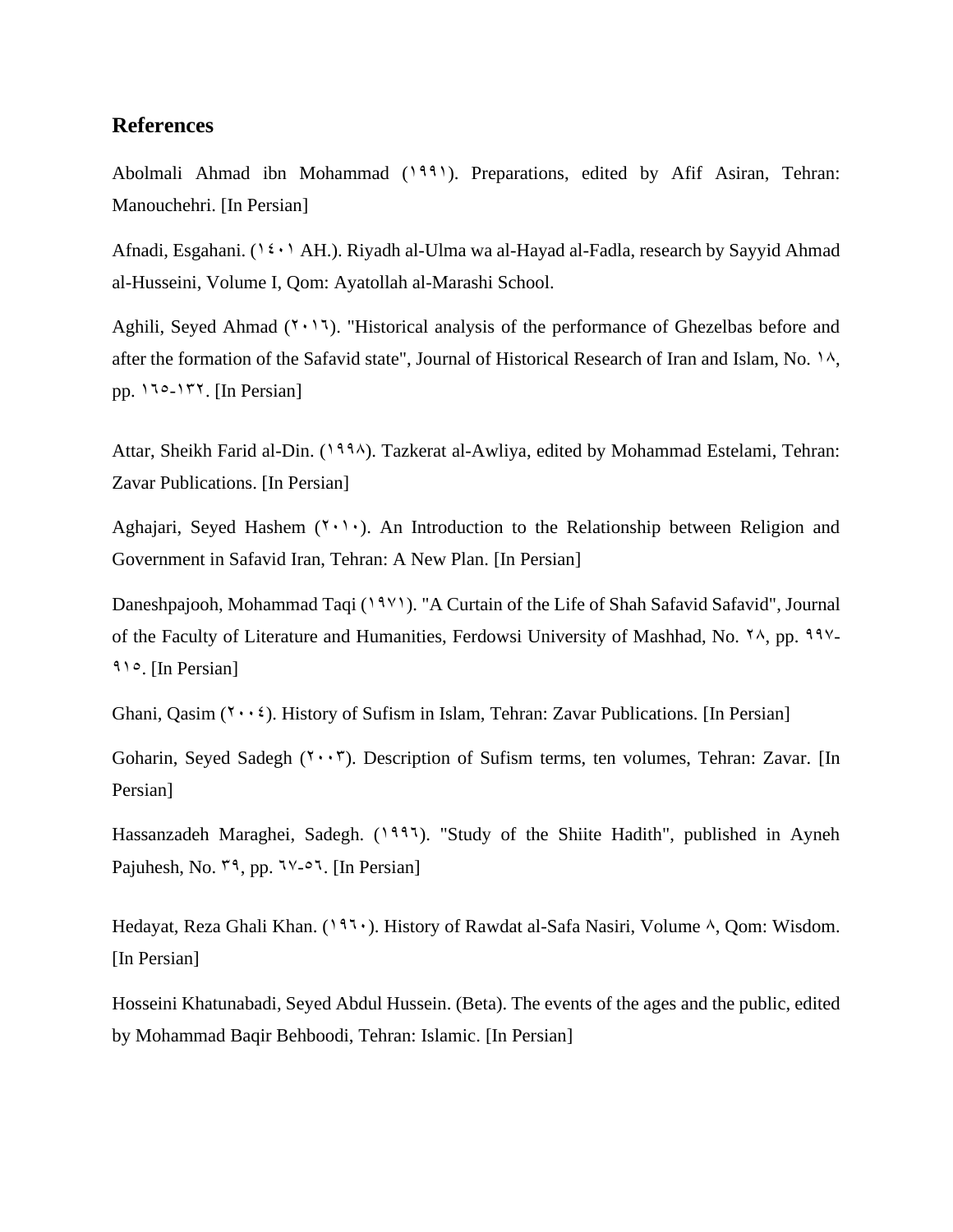Ibn Bazzar, Darwish Tavakoli Ibn Ismail. (1994). Safwa al-Safa, edited by Gholamreza Tabatabai Majd, Ardabil: Published by the editor in collaboration with the Ardabil Studies Board. [In Persian]

Ibn Khaldun, Abdul Rahman bin Muhammad.  $(199)$ . Introduction of Ibn Khaldun, translated by Mohammad Parvin Gonabadi, Volume <sup>Y</sup>, Tehran: Scientific and Cultural. [In Persian]

Jafarian, Rasool  $(193)$ . "Confrontation of jurists and Sufis in the Safavid era", published in Jafarian, Rasool  $(1 \cdot \cdot 1)$ . Politics and Culture of Safavid Times, Volume One, Tehran: Alam Publishing. [In Persian]

Kayhan Andisheh, No.  $\mathsf{ST}, \mathsf{pp}. \mathsf{17} \mathsf{21} \cdots$ . [In Persian]

Khansari, Mir Seyed Mohammad Baqir. (1978). Rawdat al-Janat fi Ahwal al-Ulama wa al-Sadat, translated by Mohammad Baqir Saedi Khorasani, Volume One, Tehran: Islamieh. [In Persian]

Masoom Alishah, Muhammad bin Masoom Shirazi. (Beta). Taraiq al-Haqaiq, Volume One, edited by Mohammad Jafar Mahjoub, Tehran: Sanaei. [In Persian]

Mihani, Muhammad bin Munawwar.  $(1994)$ . The Secrets of Unity in the Officials of Sheikh Abisaeed, edited by Mohammad Reza Shafiei Kadkani, Volume One, Tehran: Ad. [In Persian]

Mujir Sheibani, Nizamuddin. (1965). Formation of Safavid Empire, Tehran: University of Tehran. [In Persian]

Muqaddas Ardabili, Ahmad bin Muhammad.  $(1 \cdot \cdot \cdot)$ . Shiite Hadith, Volume One, edited by Ali Akbar Zamani Nejad, Qom: Ansarian. [In Persian]

Muqaddas Ardabili, Ahmad bin Muhammad. (Beta). Shiite Hadith, by Hossein Fashahi, Tehran: Islamic Theology. [In Persian]

Nafisi, Saeed (197 $\epsilon$ ). The Origin of Sufism in Iran, Tehran: Foroughi Bookstore Publications. [In Persian]

Navai, Abdul Hussein; Ghaffari Fard, Abbasgholi (Y . 1 ). History of political, social, economic and cultural developments in Iran during the Safavid period, Tehran: Samat. [In Persian]

Navidi Shirazi, Abdi-Beyk. (1991). Supplement to the news, edited by Abdolhossein Navai, Tehran: Ney Publishing. [In Persian]